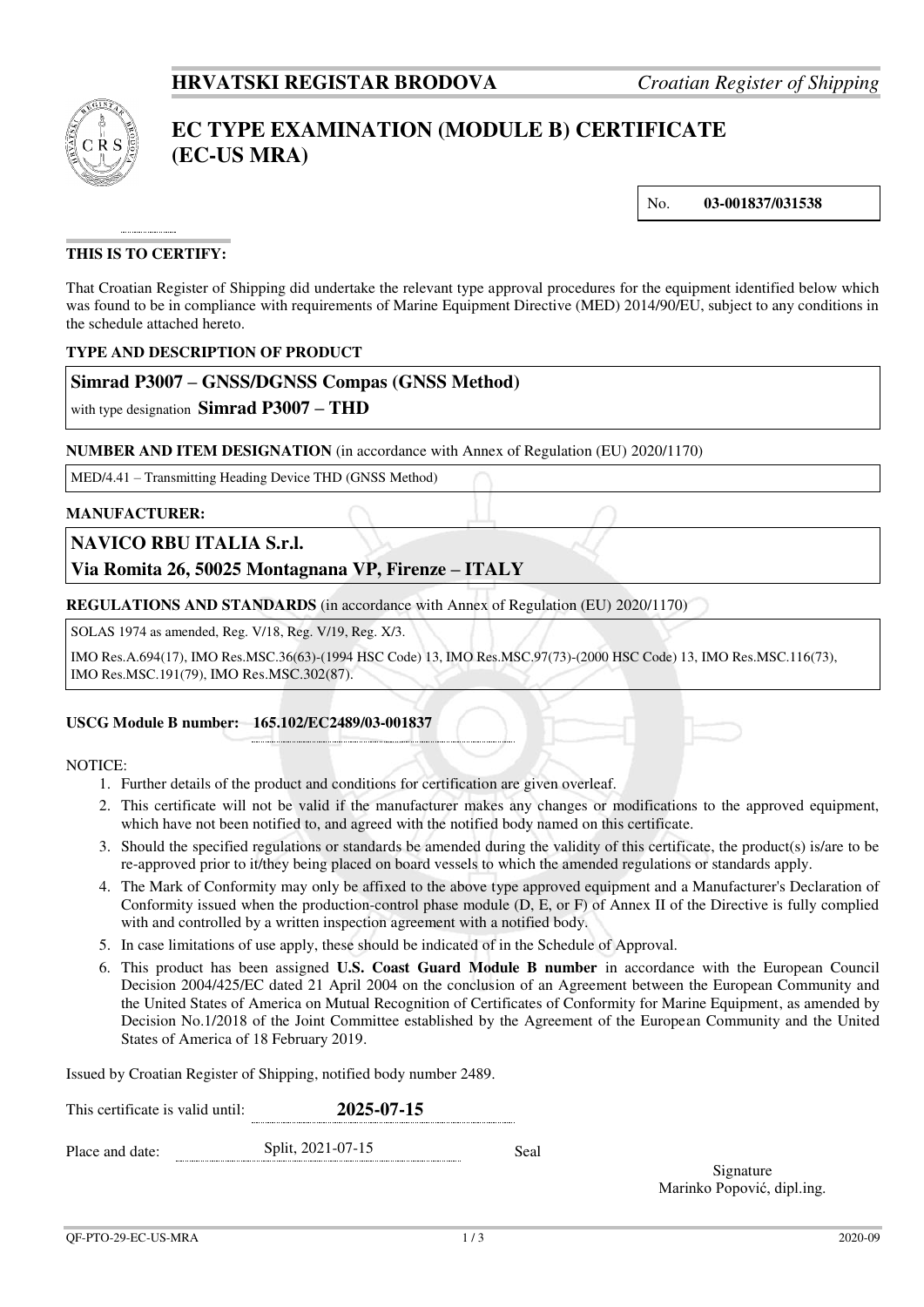# **THE SCHEDULE OF APPROVAL**

#### **1. PRODUCT DESCRIPTION**

*Simrad P3007 THD system consists of the following components:* 

|    | Item name            | Description     | Part number   | SW ver.             | Location       |
|----|----------------------|-----------------|---------------|---------------------|----------------|
| 1. | Display $unit - 7$ " | P3007           | 000-14128-001 | 2.0.x               | Protected      |
| 2. | Smart antenna        | HS80A           | 000-11643-001 | <b>MFAATT</b> 1.517 | <i>Exposed</i> |
| 3. | Smart antenna        | <i>MX575D</i>   | 000-11644-001 | 160-0408-K v293     | <i>Exposed</i> |
| 2. | <b>Junction Box</b>  | <i>MX610JB</i>  | 000-11139-001 | 1.1 xx              | Protected      |
| 3. | <b>Junction Box</b>  | <i>MX612.IB</i> | 000-10916-001 | 1.1 xx              | Protected      |

#### **2. APPLICATION/LIMITATION OF USE**

*System is to be installed in a protected environment. P3007- THD is tested for compliance with BAM requirements – IMO Res.MSC.302(87).* 

#### **3. DESIGN DRAWINGS AND SPECIFICATIONS**

*P2005/P3007, Operator Manual, item number – 988-12428-002, P3007, Installation Guide, item number – 988-12389-003, HS80A/MX575D - GPS Compass, User Manual, item number – 988-10221-006, MX610 Junction Box - Installation Guide, item number - 988-12457-001, MX612 Junction Box - Installation Guide, item number – 988-12458-001.* 

#### **4. TYPE TEST RECORDS/LABORATORY RECOGNITION STATUS**

*Environmental testing – IEC 60945(2002) including Corrigendum 1(2008); Serial interface testing – IEC 61162-1(2016) & IEC 61162-2 (1998); NMEA 2000 standard – IEC61162-3(2008); Serial interface testing – IEC 61162-450 (2011), Lightweight Ethernet; Presentation of navigation information – IEC 62288 Ed.2 (2014-07); THD Performance standard – ISO 22090-3 Ed.2 (2014); CRS letter of approval – 2065/TSE/VB/031380 dated 2019-07-22; Serial interface testing – IEC 61162-450 Ed. 2.0 (2018); Bridge alert management testing – IEC 62923-1 Ed. 1.0 (2018) & IEC 62923-2 Ed. 1.0 (2018) CRS letter of approval – 1475/TSE/NP/031516 dated 2021-07-13.*

#### **5. MATERIALS OR COMPONENTS REQUIRED TO BE TYPE APPROVED OR TYPE TESTED**

*This approval remains valid for subsequent minor software amendments, as allowed by the 2.0.0.x format (x=a numeral), where written details of any such modification have been submitted to and accepted by the approvals authority.*

#### **6. OTHER MATERIALS AND/OR COMPONENT**

*There are several optional units – junction boxes for a more complex display interconnections, as stated in product description table.*

#### **7. PRODUCTION SURVEY REQUIREMENTS**

*The I3007 display indicator shall be supplied by 24VDC in accordance with Installation Manual.* 

#### **8. ONBOARD INSTALLATION AND MAINTENANCE REQUIREMENTS**

*The installation on board shall be verified and tested according to Installation & Operation Manual.*

#### **9. MARKING AND IDENTIFICATION**



Subject to compliance with the conditions in this Schedule of Approval which forms part of certificate, and those of Articles 9, 10 and 15 of the Directive, the Manufacturer is allowed to affix the "Mark of Conformity" to the Product described herein.

xxxx/yy*xxxx - the number of the Notified Body undertaking surveillance module(2489 in case of CRS) yy - the last two digits of year mark affixed*